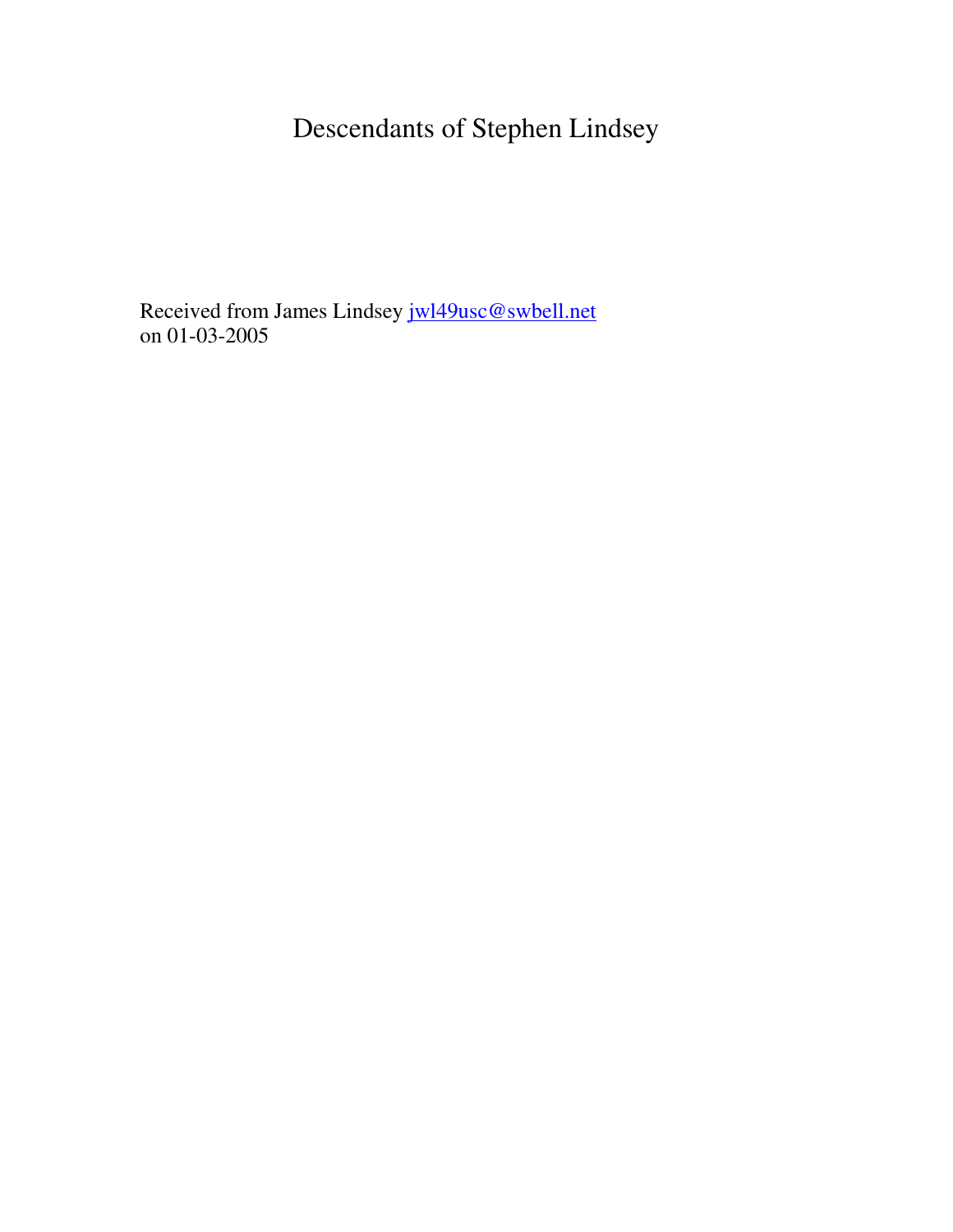# *Descendants of STEPHEN LINDSEY*

### *Generation No. 1*

1. STEPHEN<sup>3</sup> LINDSEY (EDWARD<sup>2</sup>, DAVID LINDSEY<sup>1</sup> SR) was born ABT 1781 in VA, and died September 2, 1864 in FULTON CO, IL. He married RACHEL REYNOLDS December 11, 1798 in CAMPBELL, KY. She was born Unknown, and died Unknown.

## Children of STEPHEN LINDSEY and RACHEL REYNOLDS are:

- 2. i. NATHAN<sup>4</sup> LINDSEY, b. ABT 1802, KENTUCKY; d. August 3, 1876, FULTON COUNTY, IL.
	- ii. JAMES LINDSEY, b. ABT 1803, OH; d. April 14, 1848, FULTON CO., IL; m. CHARLOTTE LINDSEY; b. Unknown; d. Unknown.
- 3. iii. JONAH LINDSEY, b. June 16, 1806, CLERMONT, OH; d. January 29, 1883, NEVADA, MO.
	- iv. JACOB LINDSEY, b. ABT 1810, CLERMONT, OH; d. Unknown; m. DOROTHY LINDSEY; b. ABT 1796, KY; d. Unknown.
	- v. PHOEBE LINDSEY, b. ABT 1811, CLERMONT, OH; d. ABT 1864; m. SAMUEL LOVELL; b. Unknown; d. Unknown.
- 4. vi. REUBEN H. LINDSEY, b. ABT 1812, OH; d. March 22, 1886, DeKALB, MO.
- 5. vii. STEPHEN LINDSEY, II (JR), b. September 23, 1815, CLERMONT, OH; d. June 27, 1901, OAKLEY, CA.
- 6. viii. HANNAH LINDSEY, b. March 13, 1819, OH; d. January 28, 1852.
- 7. ix. HEZEKIAH LINDSEY, b. ABT 1823, OH; d. Unknown.

## *Generation No. 2*

**2.** NATHAN<sup>4</sup> LINDSEY *(STEPHEN*<sup>3</sup> *, EDWARD*<sup>2</sup> *, DAVID LINDSEY*<sup>1</sup>  *SR)* was born ABT 1802 in KENTUCKY, and died August 3, 1876 in FULTON COUNTY, IL. He married (1) ELIZABETH FARR ABT 1831 in OHIO. She was born ABT 1808 in PA, and died Bef. 1866. He married (2) MARY ANN LINDSEY ABT 1868. She was born ABT 1826 in PENNSYLVANIA, and died Unknown.

Notes for NATHAN LINDSEY:

1850 FULTON CO., IL ROLL 107 HOUSEHOLD 131 FAMILY 133 TAKEN ON OCTOBER 28, 1950.

1860 FULTON CO., IL ROLL 179 HOUSEHOLD 1388 FAMILY 1352 TAKEN ON JULY 5, 1860.

# 1870 FULTON CO., IL ROLL 223 HOUSEHOLD 49 FAMILY 48 TAKEN ON JUNE 24, 1870.

# IN THE 1850, 1860 AND 1870 CENSUSES, NATHAN LINDSEY IS RECORDED AS BEING BORN IN KENTUCKY.

# Children of NATHAN LINDSEY and ELIZABETH FARR are:

- 8. i. JAMES<sup>5</sup> LINDSEY, b. November 25, 1824, OH; d. May 9, 1896, IPAVA SOUTH, IL.
- 
- 9. ii. COOPER LINDSEY, b. ABT 1828, OH; d. March 30, 1851.<br>10. iii. AMANDA J. LINDSEY, b. ABT 1830, OH: d. ABT 1848. 10. iii. AMANDA J. LINDSEY, b. ABT 1830, OH; d. ABT 1848.<br>11. iv. STEPHEN LINDSEY, b. ABT 1832, CLERMONT, OH: d
	- iv. STEPHEN LINDSEY, b. ABT 1832, CLERMONT, OH; d. ABT 1864, COOKE COUNTY, TX.
	- v. SUSANNAH D. LINDSEY, b. ABT 1835, OHIO; d. Unknown; m. WILLIAM VANSICKLE, December 17, 1863; b. Unknown; d. Unknown.
		- vi. HANNAH LINDSEY, b. ABT 1837, ILLINOIS; d. Unknown.
- 12. vii. HEZEKIAH LINDSEY, b. May 30, 1839, IPAVA, IL; d. September 3, 1909, IPAVA, IL.
	- viii. BETSY A. LINDSEY, b. ABT 1841, ILLINOIS; d. Unknown; m. CHASE GORE, December 24, 1863, FULTON CO., IL; b. Unknown; d. Unknown.
- 13. ix. MARY ELLEN LINDSEY, b. March 17, 1842, ILLINOIS; d. October 25, 1869, ILLINOIS.
- 14. x. NATHAN D. LINDSEY, b. January 12, 1846, IPAVA, IL; d. July 9, 1910, ILLINOIS.
	- xi. ARTHUSA LINDSEY, b. ABT 1849, ILLINOIS; d. October 13, 1873, FULTON CO, IL; m. GEORGE B. SMITH, May 17, 1866, FULTON COUNTY, IL; b. Unknown; d. Unknown.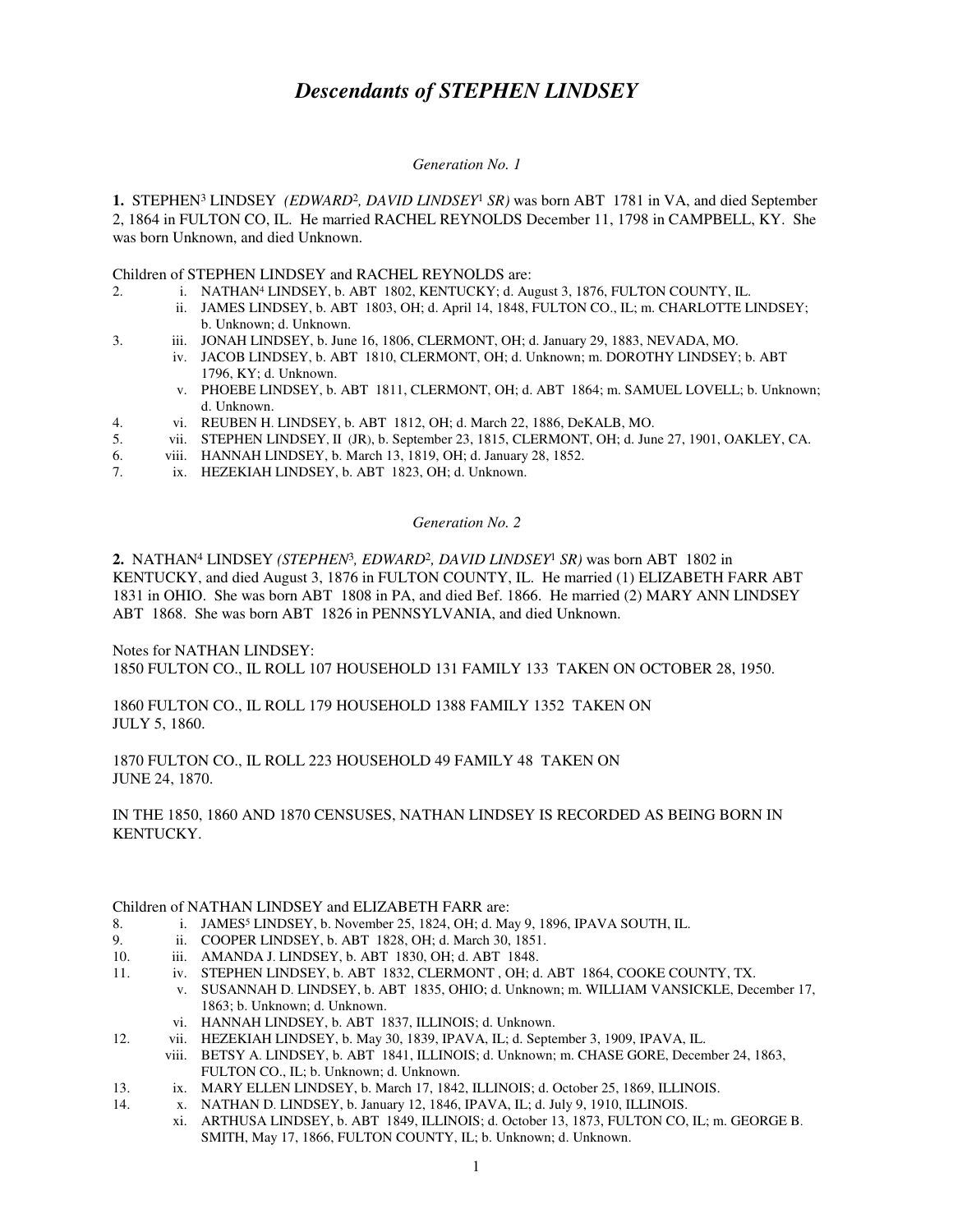Notes for ARTHUSA LINDSEY: BURIED IPAVA CEMETERY PLEASANT TOWNSHIP, FULTON CO., IL

### Child of NATHAN LINDSEY and MARY LINDSEY is:

xii. CAROLINE<sup>5</sup> LINDSEY, b. January 5, 1868, ILLINOIS; d. February 11, 1871, FULTON COUNTY, IL.

**3.** JONAH<sup>4</sup> LINDSEY *(STEPHEN*<sup>3</sup> *, EDWARD*<sup>2</sup> *, DAVID LINDSEY*<sup>1</sup>  *SR)* was born June 16, 1806 in CLERMONT, OH, and died January 29, 1883 in NEVADA, MO. He married ANNA STOOPS February 1, 1826 in OHIO. She was born May 11, 1809 in PA OR OH, and died August 12, 1855.

#### Children of JONAH LINDSEY and ANNA STOOPS are:

- i. RACHEL<sup>5</sup> LINDSEY, b. February 28, 1828; d. Unknown; m. JOHN SWANGO, July 25, 1850, FULTON CO., IL; b. Unknown; d. Unknown.
- ii. ELLEN LINDSEY OVERBAY, b. Unknown.
- iii. MARGARET LINDSEY BARNHART, b. January 22, 1832.
- iv. NATHAN LINDSEY, b. May 29, 1836, IL.
- v. STEPHEN J. LINDSEY, b. ABT 1842.
- vi. SERENA LINDSEY HUNT, b. November 7, 1847.
- vii. CORNELIUS LINDSEY, b. ABT 1854.

4. REUBEN H.<sup>4</sup> LINDSEY (STEPHEN<sup>3</sup>, EDWARD<sup>2</sup>, DAVID LINDSEY<sup>1</sup> SR) was born ABT 1812 in OH, and died March 22, 1886 in DeKALB, MO. He married HANNAH CASTER Bef. 1832. She was born Unknown in KY, and died Unknown.

#### Children of REUBEN LINDSEY and HANNAH CASTER are:

- i. JAMES L. 5 LINDSEY, b. ABT 1832.
- ii. RACHEL LINDSEY, b. March 2, 1838; d. Unknown; m. JAMES L. HINTHORN, June 4, 1857, FULTON CO., IL; b. Unknown; d. Unknown.
- iii. SUSAN LINDSEY BARRON, b. ABT 1840.
- iv. BENJAMIN F. LINDSEY, b. August 3, 1843.

5. STEPHEN<sup>4</sup> LINDSEY, II (JR) (STEPHEN<sup>3</sup>, EDWARD<sup>2</sup>, DAVID LINDSEY<sup>1</sup> SR) was born September 23, 1815 in CLERMONT, OH, and died June 27, 1901 in OAKLEY, CA. He married ALETHA ANN MARTIN ABT 1840 in FULTON CO., IL. She was born October 2, 1820 in SURRY CO., NC, and died November 11, 1908 in OAKLEY, CA.

Children of STEPHEN LINDSEY and ALETHA MARTIN are:

- 15. i. WILLIAM<sup>5</sup> LINDSEY, b. ABT 1840, IL; d. Unknown.
- 16. ii. SAMANTHA LINDSEY, b. ABT 1843, IL; d. October 6, 1908, CA.
	- iii. RICHARD LINDSEY, b. ABT 1845, IL; d. Unknown; m. SUE LINDSEY; b. Unknown; d. Unknown.
- 17. iv. EMILY LINDSEY, b. January 20, 1847, BUSHNELL, IL; d. July 11, 1935, BOISE, ID.
- 18. v. EDMUND LINDSEY, b. June 16, 1849, VERMONT, IL; d. February 7, 1903, CARTERS, CA.
- 19. vi. LURANA LINDSEY, b. May 8, 1851, VERMONT, IL; d. July 30, 1941, STROMSBURG, NE.
	- vii. THOMAS B. LINDSEY, b. ABT 1853, VERMONT, IL; d. February 20, 1920, BOISE, ID; m. HELEN COPELAND, February 3, 1878, SCOTTSBURG, IL; b. February 4, 1857, IL; d. December 21, 1929, PITTSBURG, CA.
- 20. viii. THEODORE LINDSEY, b. May 19, 1855, BUSHNELL, IL; d. January 9, 1941, ILWACO, WA.
	- ix. FRANK LINDSEY, b. ABT 1858, IL; d. Unknown.
	- x. HELEN FELICIA LINDSEY, b. April 1860, IL.
	- xi. STEPHEN A. DOUGLAS LINDSEY, b. November 5, 1861, IL; d. September 30, 1930, CONCORD, CA; m. MARY WATT; b. Unknown; d. Unknown.

**6.** HANNAH<sup>4</sup> LINDSEY *(STEPHEN*<sup>3</sup> *, EDWARD*<sup>2</sup> *, DAVID LINDSEY*<sup>1</sup>  *SR)* was born March 13, 1819 in OH, and died January 28, 1852. She married WILLIAM H. STOOPS. He was born January 1815 in HAMILTON CO., OH, and died Unknown.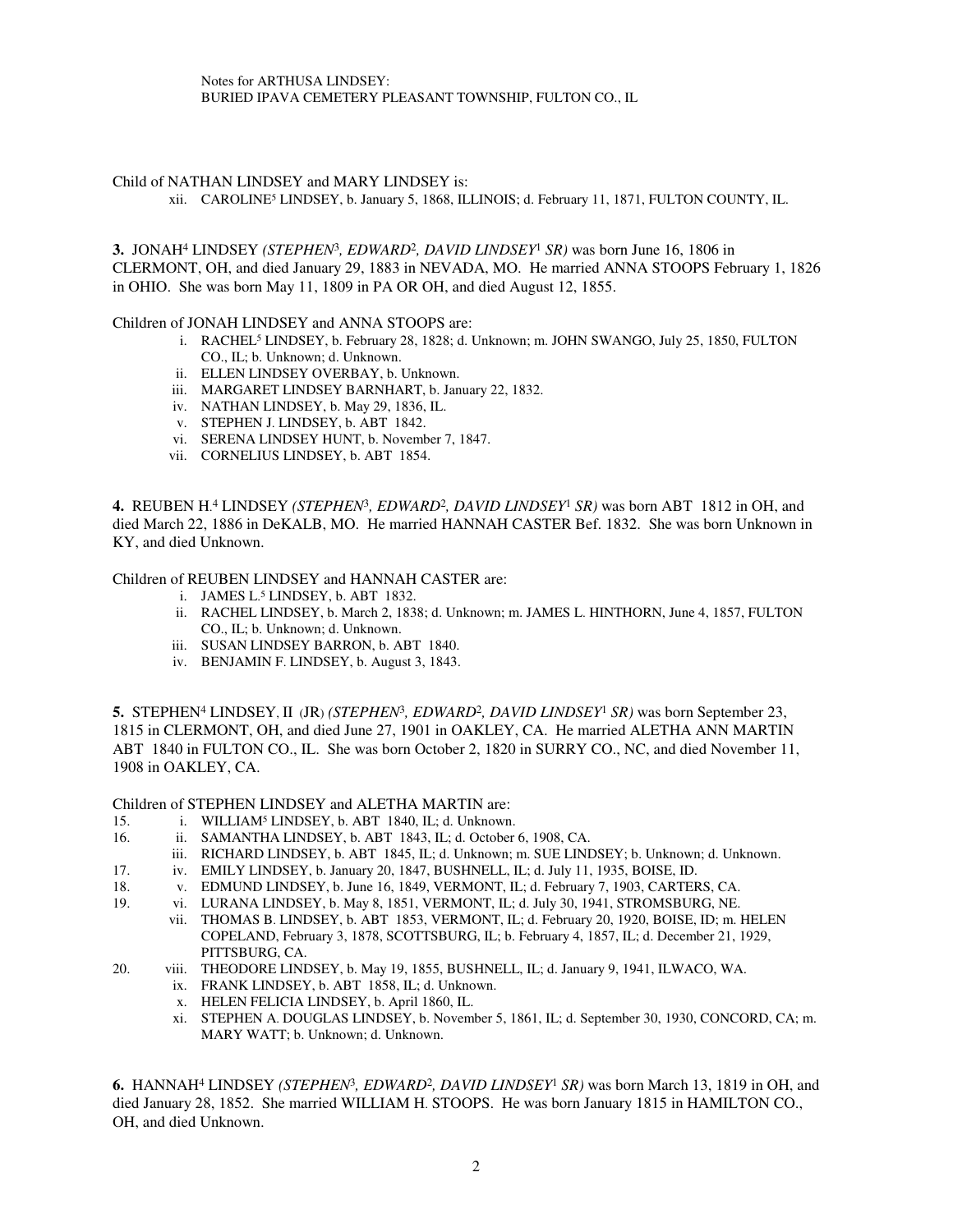Children of HANNAH LINDSEY and WILLIAM STOOPS are:

- i. AMY<sup>5</sup> STOOPS, b. ABT 1840.
- ii. JOHN STOOPS, b. April 24, 1841.
- iii. MARY ELLEN STOOPS COOPER, b. October 15, 1843.
- iv. STEPHEN STOOPS, b. July 12, 1846.
- v. RACHEL STOOPS, b. June 26, 1848.
- vi. WILLIAM H. STOOPS JR, b. January 1852.

**7.** HEZEKIAH<sup>4</sup> LINDSEY *(STEPHEN*<sup>3</sup> *, EDWARD*<sup>2</sup> *, DAVID LINDSEY*<sup>1</sup>  *SR)* was born ABT 1823 in OH, and died Unknown. He married HULDAH HILLS LINDSEY June 1, 1844 in SCHUYLER CO., IL. She was born ABT 1826 in IN, and died Unknown.

Children of HEZEKIAH LINDSEY and HULDAH LINDSEY are:

- i. SERENA LINDSEY<sup>5</sup> RITCHIE, b. ABT 1846.
- ii. ILABEL LINDSEY, b. ABT 1847.
- 21. iii. ROBERT LINDSEY, b. March 1849, IL; d. Unknown.
	- iv. NANCY J. LINDSEY, b. ABT 1852.
		- v. JAMES LINDSEY, b. ABT 1854.
		- vi. LUCINDA LINDSEY, b. ABT 1856.
		- vii. RACHEL LINDSEY, b. ABT 1859.

### *Generation No. 3*

**8.** JAMES<sup>5</sup> LINDSEY *(NATHAN*<sup>4</sup> *, STEPHEN*<sup>3</sup> *, EDWARD*<sup>2</sup> *, DAVID LINDSEY*<sup>1</sup>  *SR)* was born November 25, 1824 in OH, and died May 9, 1896 in IPAVA SOUTH, IL. He married HILEY ANN PARVIN December 26, 1844 in FULTON CO., IL. She was born May 31, 1826 in OH, and died November 2, 1866 in IPAVA, IL.

Children of JAMES LINDSEY and HILEY PARVIN are:

- i. SARAH ELIZABETH<sup>6</sup> LINDSEY, b. August 20, 1845, FULTON CO., IL; d. September 6, 1905, INDUSTRY, IL; m. SAMUEL FARR, October 17, 1872, FULTON CO., IL; b. Unknown; d. Unknown.
- ii. DEVIOUS LINDSEY, b. May 24, 1848, FULTON CO., IL; d. Unknown; m. MARY GORE, November 14, 1867, MCDONOUGH CO., IL; b. Unknown; d. Unknown.
- 22. iii. NATHAN ALEN LINDSEY, b. March 14, 1851, FULTON CO., IL; d. Unknown.
	- iv. TALITHA ESTHER LINDSEY, b. July 3, 1854, FULTON CO., IL; d. Unknown; m. ANDREW J. WITTY, November 30, 1871, FULTON CO., IL; b. Unknown; d. Unknown.
- 23. v. HOSEA P. LINDSEY, b. March 1, 1857, FULTON CO., IL; d. March 24, 1926, MCDONOUGH CO., IL.
	- vi. MARION LINDSEY, b. February 21, 1860, FULTON CO., IL.
		- vii. AMANDA REBECCA LINDSEY, b. April 27, 1863, FULTON CO., IL; m. JESSE DANNER; b. Unknown; d. Unknown.
- 24. viii. CHARLES OAKER LINDSEY, b. January 8, 1871; d. November 4, 1943.
	- ix. ELMER ELLSWORTH LINDSEY, b. July 25, 1873.

9. COOPER<sup>5</sup> LINDSEY (NATHAN<sup>4</sup>, STEPHEN<sup>3</sup>, EDWARD<sup>2</sup>, DAVID LINDSEY<sup>1</sup> SR) was born ABT 1828 in OH, and died March 30, 1851. He married MARY JANE FRANCE March 15, 1846 in FULTON CO., IL. She was born ABT 1830 in OH, and died Unknown.

#### Children of COOPER LINDSEY and MARY FRANCE are:

- i. REBECCA ELIZABETH<sup>6</sup> LINDSEY, b. ABT 1848.
- ii. AMANDA LINDSEY, b. ABT 1850.

**10.** AMANDA J. 5 LINDSEY *(NATHAN*<sup>4</sup> *, STEPHEN*<sup>3</sup> *, EDWARD*<sup>2</sup> *, DAVID LINDSEY*<sup>1</sup>  *SR)* was born ABT 1830 in OH, and died ABT 1848. She married WILLIAM A. LITTLETON March 9, 1848 in FULTON CO., IL. He was born December 7, 1827 in OH, and died Unknown.

### Children of AMANDA LINDSEY and WILLIAM LITTLETON are:

- i. ARTHA J. 6 LITTLETON, b. May 24, 1852; d. Unknown; m. REV. MARCOSH COOPER; b. Unknown; d. Unknown.
- ii. SUSANNAH E. LITTLETON, b. Unknown; d. Unknown; m. N.T. COOPER; b. Unknown; d. Unknown.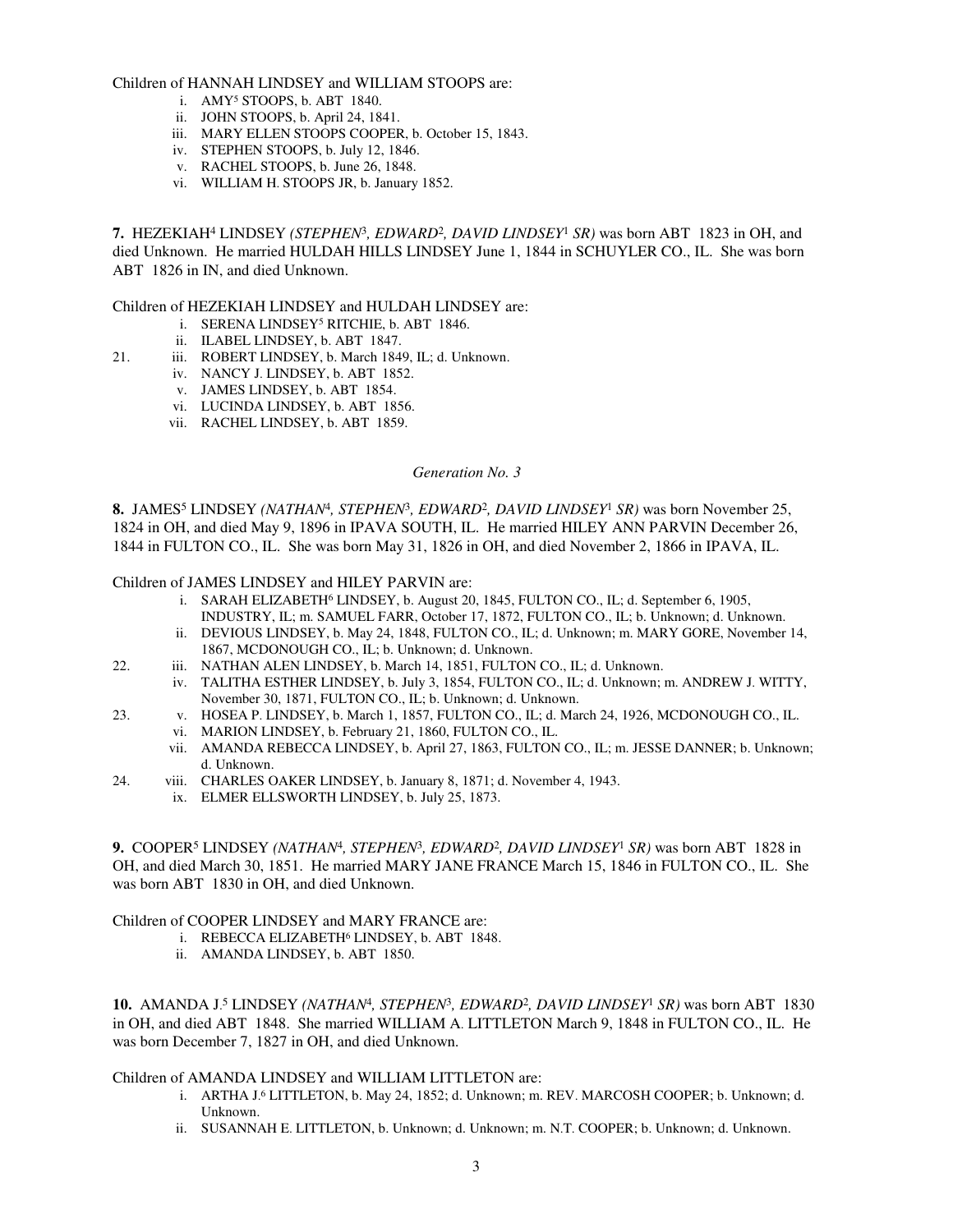11. STEPHEN<sup>5</sup> LINDSEY (NATHAN<sup>4</sup>, STEPHEN<sup>3</sup>, EDWARD<sup>2</sup>, DAVID LINDSEY<sup>1</sup> SR) was born ABT 1832 in CLERMONT , OH, and died ABT 1864 in COOKE COUNTY, TX. He married CHARLOTTE HOWARD December 23, 1852 in FULTON COUNTY, IL. She was born ABT 1833 in ILLINOIS, and died ABT 1864 in COOKE COUNTY, TX.

Notes for STEPHEN LINDSEY: FOUND IN PLEASANT TOWNSHIP, FULTON COUNTY, IL 1850 CENSUS. FOUND IN COOKE COUNTY, TX 1860 CENSUS.

A STEPHEN LINDSEY WAS LISTED IN THE TEXAS STATE TROOPS ON APRIL 24, 1863. HE WAS A 5TH SGT IN CAPT. C.L. ROFF's COMPANY OF TEXAS CAVALRY. HOWEVER, HE IS NOT LISTED IN A MUSTER OF CAPT. C.L. ROFF'S MOUNTED COMPANY IN JANUARY 1863. SO THIS MAY HAVE BEEN HIS FIRST SERVICE. SHORTLY THEREAFTER, HIS UNIT WAS TRANSFERRED TO THE CONFEDERATE STATES ARMY. ON THE APRIL 1863 MUSTER ROLL, STEPHEN WAS LISTED AS 34 YEARS OLD.

WE HAVE NO FURTHER INFORMATION CONCERNING HIM.

HE COULD HAVE BEEN KILLED IN SERVICE.

THIS WOULD INDICATE HE WAS BORN IN 1829.

## ONE POSSIBLE CLUE:

THE TEXAS BORDER CAVALRY REGIMENT WAS ORGANIZED BY INCREASING THE BORDER CAVALRY BATTALION TO REGIMENT SIZE IN 1864. THE FIRST COMMANDER WAS COL. JAMES BORLAND. FIELD OFFICERS WERE JOHN DIAMOND AND CHARLES ROFF. ASSIGNMENTS - NORTHERN SUB DISTRICT, DISTRICT OF TEXAS, NEW MEXICO AND ARIZONA (MARCH - SEP 1864}; 8TH TEXAS CAVALRY BRIGADE; 3RD TEXAS CAVALRY DIVISION, 3RD CORPS, TRANS-MISSISSIPPI DEPT. SEP 1864 - MAY 1865.

Notes for CHARLOTTE HOWARD:

FOUND IN PLEASANT TOWNSHIP, FULTON COUNTY, IL 1850 CENSUS. FOUND IN COOKE COUNTY, TX 1860 CENSUS. AS OF 11/30/96, I HAVE NOT BEEN ABLE TO DETERMINE HER CAUSE OF DEATH NOR THAT OF HER HUSBAND STEPHEN OR THE FIRST TWO BOYS WILLIAM AND LOUIS. THE SAME IS TRUE FOR PLACE OF BURIAL.

IN DECEMBER, 1865, CHARLOTTE'S BROTHER ZACCHEUS HOWARD SOUGHT AND OBTAINED GUARDIANSHIP OF THE ESTATE OF HENRY M. LINDSEY, THE THIRD CHILD AND MY GRANDFATHER (I AM JAMES W. LINDSEY). HENRY WAS APPROACHING TWO YEARS OF AGE. THE PETITION OF ZACCHEUS STATED THAT HENRY HAD NEITHER FATHER OR MOTHER.

IN 1871, ZACCHEUS MARRIED AND ASKED TO BE RELEASED AS GUARDIAN. LAWYER AND JUDGE, JAMES M. LINDSAY, THEN BECAME HENRY'S GUARDIAN AND REMAINED SO UNTIL 1884 WHEN HENRY BECAME 21.

Children of STEPHEN LINDSEY and CHARLOTTE HOWARD are:

- i. WILLIAM W. 6 LINDSEY, b. ABT 1854, ILLINOIS; d. ABT 1864, COOKE COUNTY, TX.
- ii. LOUIS LINDSEY, b. ABT 1859, COOKE COUNTY, TX; d. ABT 1864, COOKE COUNTY, TX.
- 25. iii. HENRY MELVIN LINDSEY, b. January 8, 1863, GAINESVILLE, TX (MAYBE DEXTER, TX); d. February 16, 1929, HOUSTON, TX.

**12.** HEZEKIAH<sup>5</sup> LINDSEY *(NATHAN*<sup>4</sup> *, STEPHEN*<sup>3</sup> *, EDWARD*<sup>2</sup> *, DAVID LINDSEY*<sup>1</sup>  *SR)* was born May 30,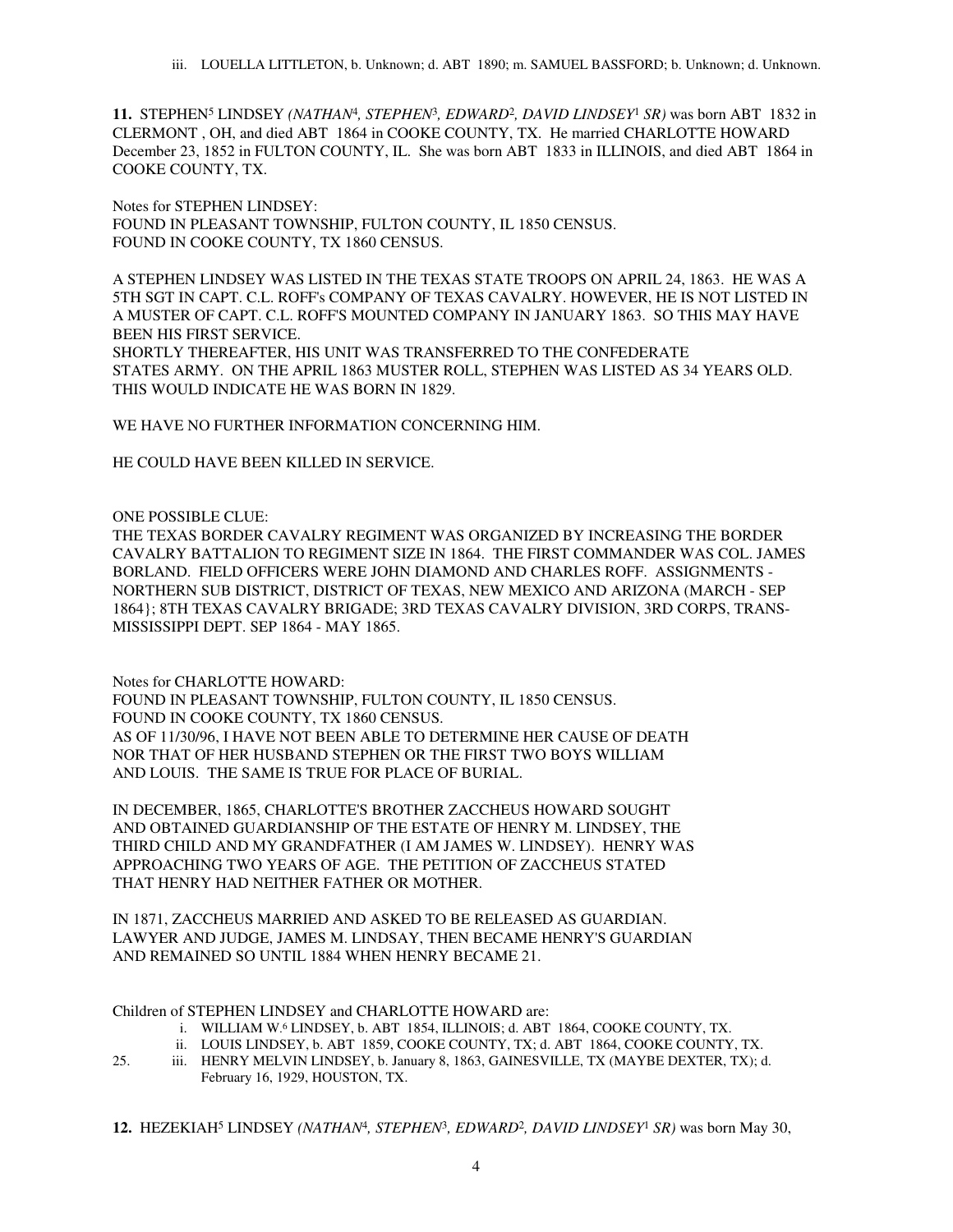1839 in IPAVA, IL, and died September 3, 1909 in IPAVA, IL. He married SUSANNAH ROSE April 3, 1862 in FULTON COUNTY, IL. She was born September 15, 1843 in IPAVA, IL, and died August 7, 1900 in VERMONT, IL.

Notes for HEZEKIAH LINDSEY: MARRIED APRIL 3, 1862 VOL D PG 9 LIC # 71 BURIED IN CEMETERY IN VERMONT TOWNSHIP, FULTON CO., IL

Notes for SUSANNAH ROSE: BURIED IN CEMETERY IN VERMONT TOWNSHIP, FULTON CO., IL

Children of HEZEKIAH LINDSEY and SUSANNAH ROSE are:

- i. WILLIAM M. 6 LINDSEY, b. ABT 1863, ILLINOIS; d. Unknown.
- 26. ii. NATHAN E. LINDSEY, b. October 21, 1863, PLEASANT TWP, IL; d. Unknown.
	- iii. OTTERBINE J. LINDSEY, b. ABT 1867.
	- iv. ELLEN LINDSEY, b. ABT 1869, ILLINOIS.
- 27. v. COOPER LINDSEY, b. October 1869, ILLINOIS; d. Unknown.
	- vi. EDWARD LINDSEY, b. June 15, 1874, ILLINOIS; d. September 14, 1951, ILLINOIS; m. BELLE M. DERRY, August 27, 1900, FULTON COUNTY, IL; b. November 24, 1879, ILLINOIS; d. June 12, 1969, ILLINOIS.

Notes for EDWARD LINDSEY: MARRIED AUG. 27, 1900 VOL G PG 50 LIC # 238 BURIED IN CEMETERY IN VERMONT TOWNSHIP, FULTON CO., IL

13. MARY ELLEN<sup>5</sup> LINDSEY (NATHAN<sup>4</sup>, STEPHEN<sup>3</sup>, EDWARD<sup>2</sup>, DAVID LINDSEY<sup>1</sup> SR) was born March 17, 1842 in ILLINOIS, and died October 25, 1869 in ILLINOIS. She married WILLIAM H. COOPER October 22, 1863 in FULTON COUNTY, IL. He was born ABT 1838 in ILLINOIS, and died Unknown.

Notes for MARY ELLEN LINDSEY: BURIED OLD IPAVA CEMETERY, PLEASANT TOWNSHIP, FULTON CO., IL

Children of MARY LINDSEY and WILLIAM COOPER are:

- i. WILEY<sup>6</sup> COOPER, b. ABT 1890, IL; d. Unknown.
- ii. WILLIS E. COOPER, b. ABT 1892, IL; d. Unknown.
- iii. GEORGIA COOPER, b. ABT 1894, IL; d. Unknown.
- iv. ELSIE COOPER, b. ABT 1899, IL; d. Unknown.

**14.** NATHAN D. 5 LINDSEY *(NATHAN*<sup>4</sup> *, STEPHEN*<sup>3</sup> *, EDWARD*<sup>2</sup> *, DAVID LINDSEY*<sup>1</sup>  *SR)* was born January 12, 1846 in IPAVA, IL, and died July 9, 1910 in ILLINOIS. He married NANCY JANE HUGHES February 16, 1865 in FULTON COUNTY, IL. She was born January 20, 1846 in IPAVA, IL, and died April 7, 1928 in ILLINOIS.

Notes for NATHAN D. LINDSEY: MARRIED FEB. 16, 1865 VOL D PG 52 LIC # 48 BURIED IPAVA CEMETERY LOT 361 PLEASANT TOWNSHIP, FULTON CO., IL

# Children of NATHAN LINDSEY and NANCY HUGHES are:

- i. LUVADA<sup>6</sup> LINDSEY, b. ABT 1866, ILLINOIS; d. Unknown; m. HEZEKIAH CLANIN, May 7, 1884, FULTON COUNTY, IL; b. ABT 1842, IL; d. Unknown.
- ii. STEPHEN E. LINDSEY, b. ABT 1867, ILLINOIS; d. Unknown.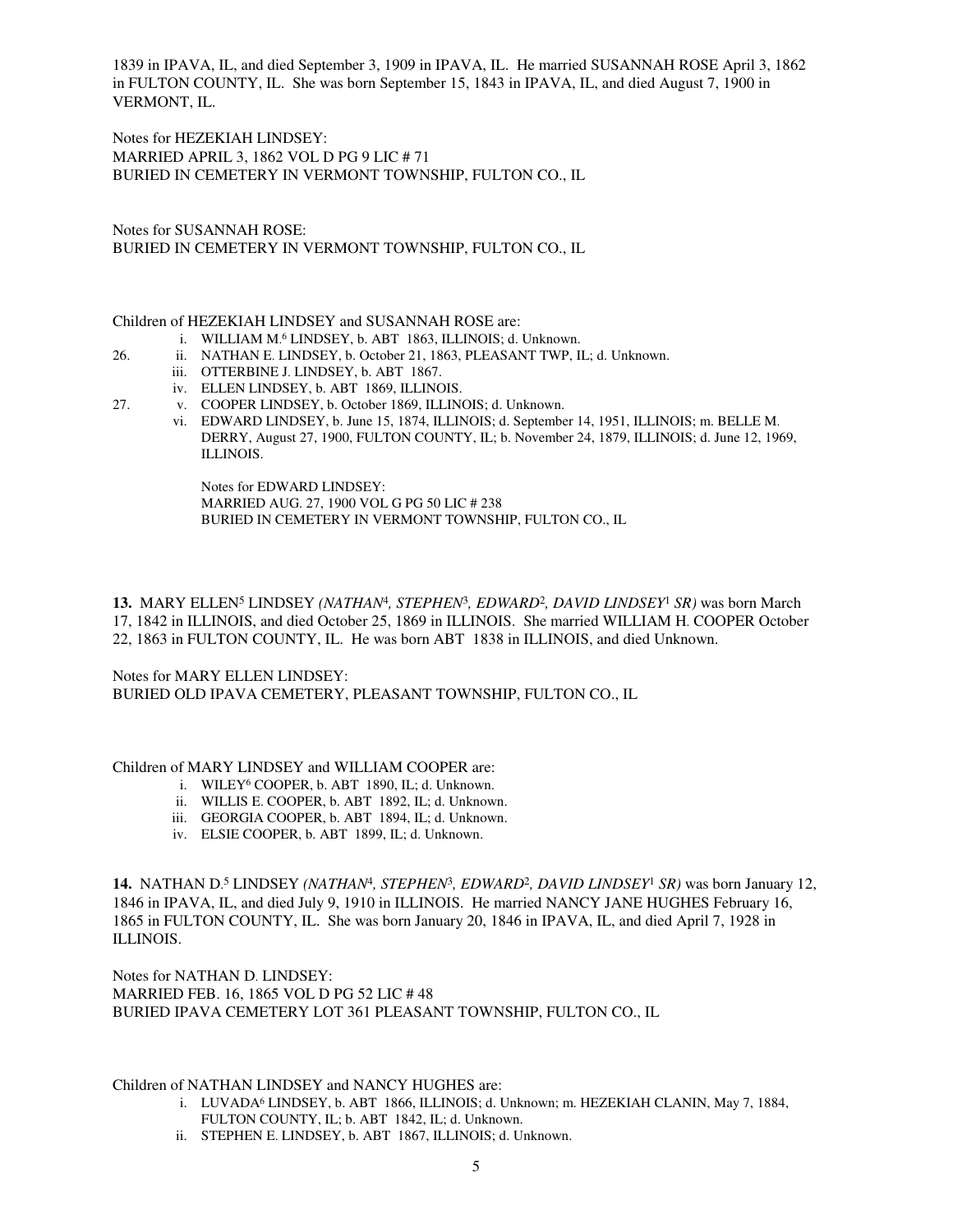- 28. iii. CHARLES M. LINDSEY, b. ABT 1869, IPAVA, IL; d. Unknown.
	- iv. ALTA MAY LINDSEY, b. ABT 1872, ILLINOIS; d. Unknown.
	- v. MARY C. LINDSEY SHIELDS, b. ABT 1876, ILLINOIS; d. Unknown.
- 29. vi. NATHAN DALLAS LINDSEY, b. ABT 1878, ILLINOIS; d. Unknown.
	- vii. ELMER PORTLAND LINDSEY, b. July 16, 1882, IPAVA, IL; d. Unknown.

15. WILLIAM<sup>5</sup> LINDSEY (STEPHEN<sup>4</sup>, STEPHEN<sup>3</sup>, EDWARD<sup>2</sup>, DAVID LINDSEY<sup>1</sup> SR) was born ABT 1840 in IL, and died Unknown. He married ELIZA GERALDINE COOPER January 30, 1873. She was born April 3, 1835 in LEON, NY, and died January 11, 1904 in FAIRBURY, NE.

#### Child of WILLIAM LINDSEY and ELIZA COOPER is:

i. MAYME<sup>6</sup> LINDSEY, b. ABT 1875; m. E. A. MOWERY; b. Unknown; d. Unknown.

16. SAMANTHA<sup>5</sup> LINDSEY (STEPHEN<sup>4</sup>, STEPHEN<sup>3</sup>, EDWARD<sup>2</sup>, DAVID LINDSEY<sup>1</sup> SR) was born ABT 1843 in IL, and died October 6, 1908 in CA. She married WILLIAM SANDIGE February 23, 1862 in MCDONOUGH COUNTY, IL. He was born Unknown, and died Unknown.

Child of SAMANTHA LINDSEY and WILLIAM SANDIGE is:

i. LENA<sup>6</sup> SANDIGE, b. Unknown.

17. EMILY<sup>5</sup> LINDSEY (STEPHEN<sup>4</sup>, STEPHEN<sup>3</sup>, EDWARD<sup>2</sup>, DAVID LINDSEY<sup>1</sup> SR) was born January 20, 1847 in BUSHNELL, IL, and died July 11, 1935 in BOISE, ID. She married JOHN MOORE LAING December 18, 1865 in BUSHNELL, IL. He was born February 8, 1842 in OAKLAND CO., MICHIGAN, and died July 1, 1921 in BOISE, ID.

Children of EMILY LINDSEY and JOHN LAING are:

- i. GEORGE WARREN<sup>6</sup> LAING, b. January 18, 1866.
- ii. THEODORE EDWARD LAING, b. October 2, 1868.
- iii. NETTIE MAY LAING WILSON, b. August 13, 1870.
- iv. ORLANDO JUDSON LAING, b. August 18, 1872.
- v. STEPHEN DAY LAING, b. July 23, 1874.
- vi. AARON FRED LAING, b. November 8, 1878.
- vii. CHESTER AUGUSTUS LAING, b. April 19, 1882.
- viii. ELMER RAYMOND LAING, b. November 25, 1885.
- ix. TWIN LAING, b. November 25, 1885.

18. EDMUND<sup>5</sup> LINDSEY (STEPHEN<sup>4</sup>, STEPHEN<sup>3</sup>, EDWARD<sup>2</sup>, DAVID LINDSEY<sup>1</sup> SR) was born June 16, 1849 in VERMONT, IL, and died February 7, 1903 in CARTERS, CA. He married MARY ANN WHITTLESEY April 11, 1872 in MCDONOUGH CO., IL. She was born April 23, 1844 in CANAAN, NH, and died ABT 1903.

Children of EDMUND LINDSEY and MARY WHITTLESEY are:

- i. JOHN MERTON<sup>6</sup> LINDSEY, b. April 23, 1873.
- ii. LULU LINDSEY, b. January 21, 1875.
- iii. ANNIE ELSIE LINDSEY, b. January 12, 1877.
- iv. WILLIAM HENRY LINDSEY, b. July 2, 1879.
- v. MIRA GERTRUDE LINDSEY, b. February 12, 1882.
- vi. STEPHEN LEROY LINDSEY, b. February 18, 1884.
- vii. ELBERT RAY LINDSEY, b. February 7, 1888.

19. LURANA<sup>5</sup> LINDSEY (STEPHEN<sup>4</sup>, STEPHEN<sup>3</sup>, EDWARD<sup>2</sup>, DAVID LINDSEY<sup>1</sup> SR) was born May 8, 1851 in VERMONT, IL, and died July 30, 1941 in STROMSBURG, NE. She married AUGUSTUS FRENCH HARRINGTON November 11, 1868 in BUSHNELL, IL. He was born April 16, 1848 in BLOOMFIELD, IL, and died August 8, 1918.

Children of LURANA LINDSEY and AUGUSTUS HARRINGTON are:

- i. MARY ANN HARRINGTON<sup>6</sup> TANNEHILL, b. August 25, 1869.
- ii. HARRY MOORE HARRINGTON, b. August 18, 1871.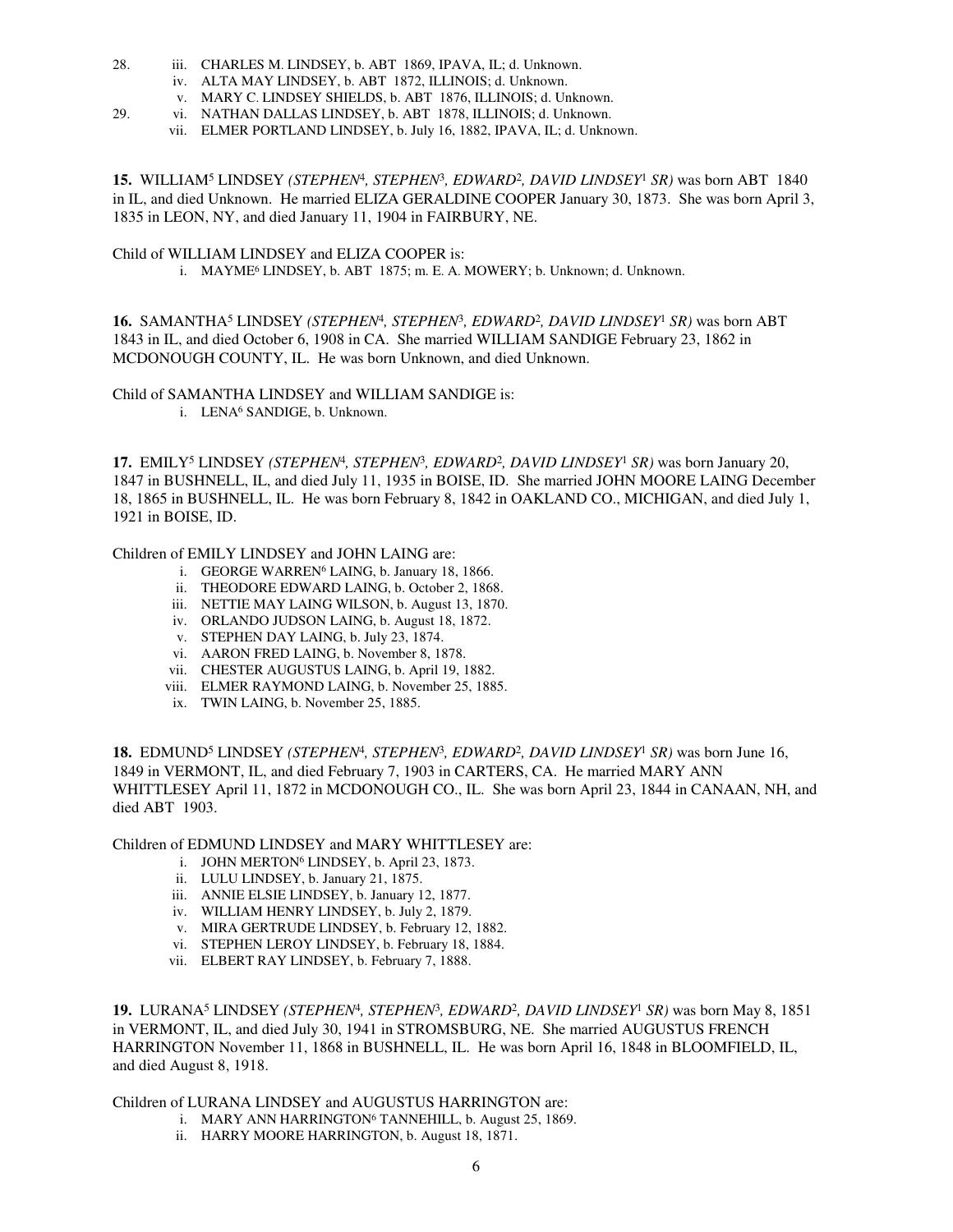- iii. THEODORE HARRINGTON, b. September 25, 1873.
- iv. ERNEST LESLIE HARRINGTON, b. November 25, 1876.
- v. XAVIER EDGAR HARRINGTON, b. February 12, 1879.
- vi. DELLA HARRINGTON PHILLIPS, b. January 17, 1882.
- vii. FRENCH BATTELL HARRINGTON, b. July 15, 1886.
- viii. GEORGE LINDSEY HARRINGTON, b. September 27, 1889.
- ix. MYRTLE MARION HARRINGTON TILDON, b. March 31, 1892.

**20.** THEODORE<sup>5</sup> LINDSEY *(STEPHEN*<sup>4</sup> *, STEPHEN*<sup>3</sup> *, EDWARD*<sup>2</sup> *, DAVID LINDSEY*<sup>1</sup>  *SR)* was born May 19, 1855 in BUSHNELL, IL, and died January 9, 1941 in ILWACO, WA. He married SARAH JANE MARTIN December 31, 1878. She was born May 1853, and died August 16, 1925 in LEWISTON, MONTANA.

Children of THEODORE LINDSEY and SARAH MARTIN are:

- i. MILDRED<sup>6</sup> LINDSEY, b. March 8, 1888.
- ii. MABEL LINDSEY KNERR, b. November 8, 1881.
- iii. BERTIE JUDSON LINDSEY, b. March 31, 1883.
- iv. PHILENA ANNA LINDSEY KNERR, b. June 10, 1884.
- v. LESLIE THEODORE LINDSEY, b. August 13, 1888.
- vi. ESTELLA LINDSEY LUCAS, b. March 17, 1891.
- vii. STEPHEN RAIL LINDSEY, b. November 29, 1893.

21. ROBERT<sup>5</sup> LINDSEY (HEZEKIAH<sup>4</sup>, STEPHEN<sup>3</sup>, EDWARD<sup>2</sup>, DAVID LINDSEY<sup>1</sup> SR) was born March 1849 in IL, and died Unknown. He married ROSELLA BROWN LINDSEY ABT 1871. She was born Unknown, and died Unknown.

Children of ROBERT LINDSEY and ROSELLA LINDSEY are:

- 30. i. LUTHER<sup>6</sup> LINDSEY, b. March 1876, MO; d. Unknown.
- 31. ii. JESSE LINDSEY, b. February 1882, IL; d. Unknown.
- 32. iii. ALVA LINDSEY, b. March 1884, IL; d. Unknown.
- 33. iv. EDNA LINDSEY SHAVER, b. September 1886, IL; d. Unknown.
- 34. v. RICHARD LINDSEY, b. March 1891, IL; d. Unknown.
- 35. vi. MAMIE LINDSEY STEWART, b. February 1899, IL; d. Unknown.
- 36. vii. ANNA LINDSEY FISK, b. Unknown, IL; d. Unknown.<br>37. viii. HANNAH LINDSEY FIKE, b. Unknown, IL; d. Unknow
- viii. HANNAH LINDSEY FIKE, b. Unknown, IL; d. Unknown.

#### *Generation No. 4*

22. NATHAN ALEN<sup>6</sup> LINDSEY (*JAMES<sup>5</sup>, NATHAN<sup>4</sup>, STEPHEN<sup>3</sup>, EDWARD<sup>2</sup>, DAVID LINDSEY<sup>1</sup> SR) was* born March 14, 1851 in FULTON CO., IL, and died Unknown. He married PERMELIA GORE November 23, 1871. She was born ABT 1850 in IL, and died Unknown.

Children of NATHAN LINDSEY and PERMELIA GORE are:

- i. ORA<sup>7</sup> LINDSEY, b. ABT 1872, IL; d. Unknown.
- ii. HOWARD LINDSEY, b. ABT 1874, IL; d. Unknown.
- iii. HENRY LINDSEY, b. ABT 1875, TX; d. Unknown.

23. HOSEA P.<sup>6</sup> LINDSEY (*JAMES<sup>5</sup>, NATHAN<sup>4</sup>, STEPHEN<sup>3</sup>, EDWARD<sup>2</sup>, DAVID LINDSEY<sup>1</sup> SR) was born* March 1, 1857 in FULTON CO., IL, and died March 24, 1926 in MCDONOUGH CO., IL. He married SUSIE L. SMITH December 25, 1877 in FULTON CO., IL. She was born Unknown in FULTON CO., IL, and died Unknown.

Child of HOSEA LINDSEY and SUSIE SMITH is:

i. NELLIE<sup>7</sup> LINDSEY, b. ABT 1895.

24. CHARLES OAKER<sup>6</sup> LINDSEY (*JAMES<sup>5</sup>, NATHAN<sup>4</sup>, STEPHEN<sup>3</sup>, EDWARD<sup>2</sup>, DAVID LINDSEY<sup>1</sup> SR) was* born January 8, 1871, and died November 4, 1943. He married ARTHA M. LAMPTNER Unknown. She was born Unknown, and died Unknown.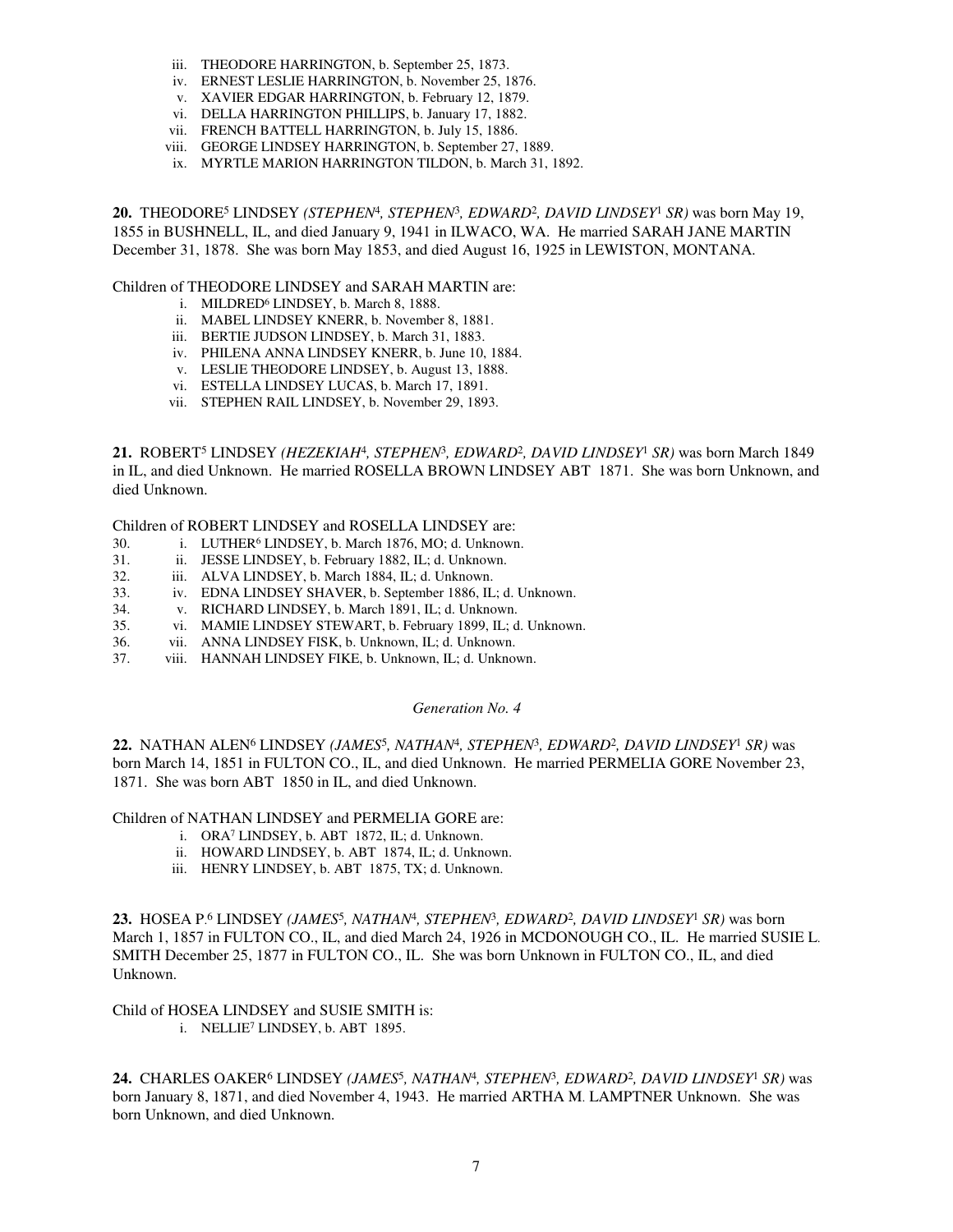#### Children of CHARLES LINDSEY and ARTHA LAMPTNER are:

- i. RAYMOND<sup>7</sup> LINDSEY, b. ABT 1892, IL; d. Unknown.
- ii. LOYD LINDSEY, b. ABT 1895, IL; d. Unknown.
- iii. MABEL LINDSEY, b. ABT 1899, IL; d. Unknown.
- iv. KENNETH LINDSEY, b. ABT 1902, IL; d. Unknown.
- v. BLANCHE LINDSEY, b. ABT 1904, IL; d. Unknown.

**25.** HENRY MELVIN<sup>6</sup> LINDSEY *(STEPHEN*<sup>5</sup> *, NATHAN*<sup>4</sup> *, STEPHEN*<sup>3</sup> *, EDWARD*<sup>2</sup> *, DAVID LINDSEY*<sup>1</sup>  *SR)* was born January 8, 1863 in GAINESVILLE, TX (MAYBE DEXTER, TX), and died February 16, 1929 in HOUSTON, TX. He married CONSUELLA BEATRICE SMITH December 22, 1886 in GAINESVILLE, TX. She was born July 16, 1867 in MARYSVILLE, TX, and died March 8, 1928 in HOUSTON, TX.

Notes for HENRY MELVIN LINDSEY: BURIED SEC. K, LOT 175, FOREST PARK CEMETERY, HOUSTON, TX (HE HAS ONLY MARKER) DATE OF DEATH FEB. 16, 1929 HARRIS CO. FILE # 10706 HEMORRHAGE FROM THE NOSE;[[ IT IS PURE SUPPOSITION BUT AFTER JOYCE LINDSEY ASHTON'S BOUT WITH GLIOBLASTOMA (BRAIN CANCER), THAT GRANDFATHER LINDSEY'S HEMORRHAGE COULD HAVE BEEN RELATED TO THE SAME TYPE OF CANCER.]] HML WAS IN GAINESVILLE FROM 1863 TO 1900 HML WAS IN BENNINGTON, OK IN 1903, 1910, 1917, 1919 HML WAS IN DALLAS, TX IN 1920 HML WAS IN PALO PINTO COUNTY IN 1921 MR. & MRS. LINDSEY WERE LIVING IN BRADY, TX IN 1922 THEY LIVED IN DUBLIN IN 1927-8 MRS LINDSEY DIED IN HOUSTON IN 1928 MR LINDSEY DIED IN HOUSTON IN 1929

Notes for CONSUELLA BEATRICE SMITH: BURIED SEC. K, LOT 175 FOREST PARK CEMETERY, HOUSTON TX. (ALONGSIDE HENRY - NO MARKER) DATE OF DEATH MAR. 8, 1928 HARRIS CO. FILE # 11724

Children of HENRY LINDSEY and CONSUELLA SMITH are:

i. HENRY T. 7 LINDSEY, b. October 1, 1888, GAINESVILLE, TX; d. June 19, 1937, HOUSTON TX; m. ANNA LOUISE ESTES, March 14, 1920, FT. WORTH, TX; b. July 28, 1897; d. August 10, 1979, RICHARDSON, TX.

Notes for HENRY T. LINDSEY: DATE OF DEATH JUNE 19, 1937; BURIED IN MCKINNEY, TX HARRIS CO. FILE # 31588 ATTENDED PUBLIC SCHOOLS IN GAINESVILLE, TX MEMBER FIRST CHRISTIAN CHURCH-HOUSTON. 1ST JOB WITH MKT RR. LATER-MALLORY STEAMSHIP CO. WWI VETERAN - 36TH ENGINEERS - IN FRANCE. 1920 HENRY T. LINDSEY, COML AGT LOUISIANA RAILWAY & NAVIGATION CO; RES 1806 CADIZ 1921 SAME AS ABOVE EXCEPT RES 723 N. WINDOMERE 1922 SAME AS ABOVE 1923 HENRY (LOUISE) LINDSEY, COML AGT SOUTHERN STEAMSHIP CO ALSO FOR LA RY & NAV CO. RES 723 N. WINDOMERE 1924 SAME AS 1923 1925 SAME AS 1924 EXCEPT HE IS NOW GENL AGENT SOUTHERN STEAMSHIP CO LISTED AT 723 N. WINDOMERE IN DALLAS, TX IN 1927-1929 LISTED AT 2218 ISABELLA ST IN HOUSTON, TX IN 1930-1931 LISTED AT 2217 ROSEWOOD ST IN HOUSTON, TX IN 1934 LIVED AT 1957 DRYDEN RD IN HOUSTON, TX AT TIME OF DEATH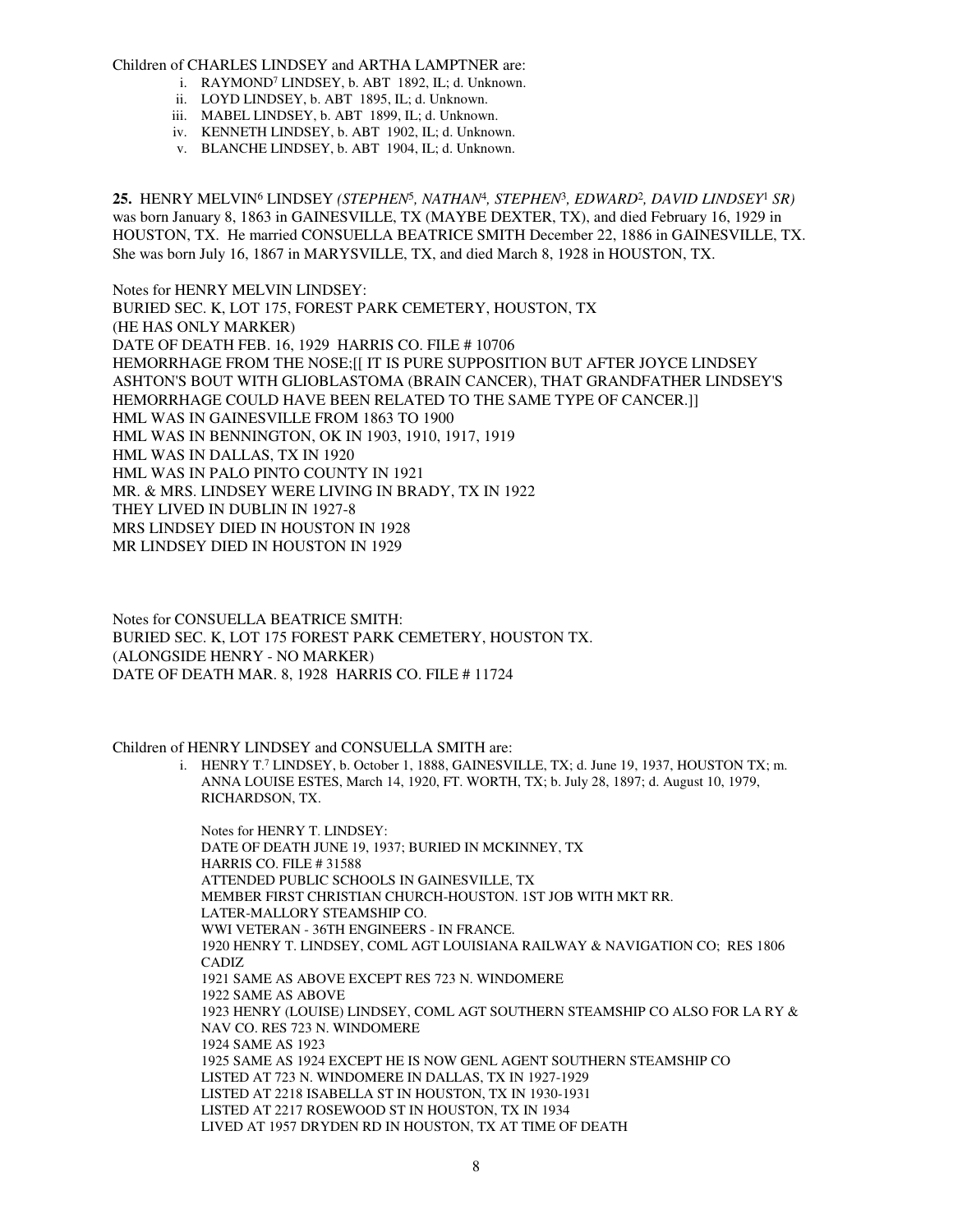Notes for ANNA LOUISE ESTES: LISTED AT 2218 ISABELLA ST IN HOUSTON, TX IN 1930-1931 LISTED AT 2217 ROSEWOOD ST IN HOUSTON, TX IN 1934 LISTED AT 730 N. MONTCLAIR 1939, 1940, 1943 IN DALLAS, TX

ii. CAROLINE LINDSEY, b. October 14, 1892, GAINESVILLE, TX; d. December 19, 1944, HOUSTON, TX; m. WILLIAM KLINGENSMITH, Unknown; b. Unknown; d. Unknown.

Notes for CAROLINE LINDSEY: DATE OF DEATH DEC. 19, 1944; BURIED FOREST PARK CEM. HOUSTON, TX SECTION K LOT 175 HARRIS CO. FILE #57060 SHE WAS UNMARRIED AND WORKING IN OKLAHOMA CITY IN 1922 LIVING AT 1214 WEST 30TH 1923/1924 CAROLINE LINDSEY WITH NAT'L SCH OF SHORTHAND; RMS 6406 TEXAS, HOUSTON, TX 1925 CAROLINE LINDSEY WITH NAT'L SCHOOL OF SHORTHAND; RMS 4604 NORTHILL, HOUSTON, TX 1927 CAROLINE KLINGENSMITH, PROP NAT'L SCH OF SHTHD; 1406 STANFORD, HOUSTON, TX 1930 SAME AS ABOVE 1931/1932 SAME AS ABOVE LISTED AT 623 PECORE ST IN HOUSTON, TX IN 1934 LISTED AT 1415 NEVADA ST IN HOUSTON, TX IN 1940 LISTED AT 902 WELCH IN HOUSTON, TX AT TIME OF DEATH IN 1944 HER OBITUARY STATED SHE HAD LIVED IN HOUSTON FOR 23 YEARS.

Notes for WILLIAM KLINGENSMITH: ALL INFORMATION BELOW FOR HOUSTON, TEXAS 1923/1924 WILLIAM V. KLINGENSMITH, SLSMN NAT'L SCH OF SHORTHAND RMS AT 1103 MCGOWEN AV 1925 WM. V. KLINGENSMITH, PROP INSTO SERVICE STATION; 2605 POLK AV 1927 WM. (CAROLINE) KLINGENSMITH; GEN MGR DOMESTIC HEATING & APPLIANCE LIVING AT 1406 STANFORD 1930 NO LISTING IN CITY DIRECTORY FOR WM. V. KLINGENSMITH 1931/1932 SAME AS 1927

iii. LOIS M. LINDSEY, b. July 27, 1895, GAINESVILLE, TX; d. January 17, 1946, LOS ANGELES, CA; m. IREEN DOLAN, Unknown; b. September 21, 1895, MASSACHUSETTS; d. November 30, 1979, LOS ANGELES, CA.

Notes for LOIS M. LINDSEY: 1915 L. MELBOURNE LINDSEY IS A RACKMAN WITH SW TEL & TEL AND WAS ROOMING AT 5321 EAST SIDE WITH THE HIGGINS AND SMITHS 1916 SAME AS ABOVE 1917-20 NO LISTING FOR LOIS 1921 LOIS LINDSEY CLERK WITH DALLAS TEL CO; RMS AT 2109 SAN JACINTO 1922 LOUIS M. LINDSEY CLERK WITH DALLAS TEL CO; RMS AT 2109 SAN JACINTO 1925 LOU WRITES TO JAMES IN BIG SPRINGS, TX WITH ADDRESS 2194 W. 27TH ST IN LOS ANGELES, CA. HE SAYS OUR ADDRESS SO HE MAY HAVE BEEN MARRIED 1927 AN ENVELOPE IN EFFIE LINDSEY'S PHOTO ALBUM SHOWS MR & MRS LOUIS MELBOURNE LINDSEY LIVING AT 1526 CALIFORNIA ST IN HOUSTON, TX NICHE 16570 FOREST LAWN, GLENDALE, CA. DATE OF DEATH 1/17/1946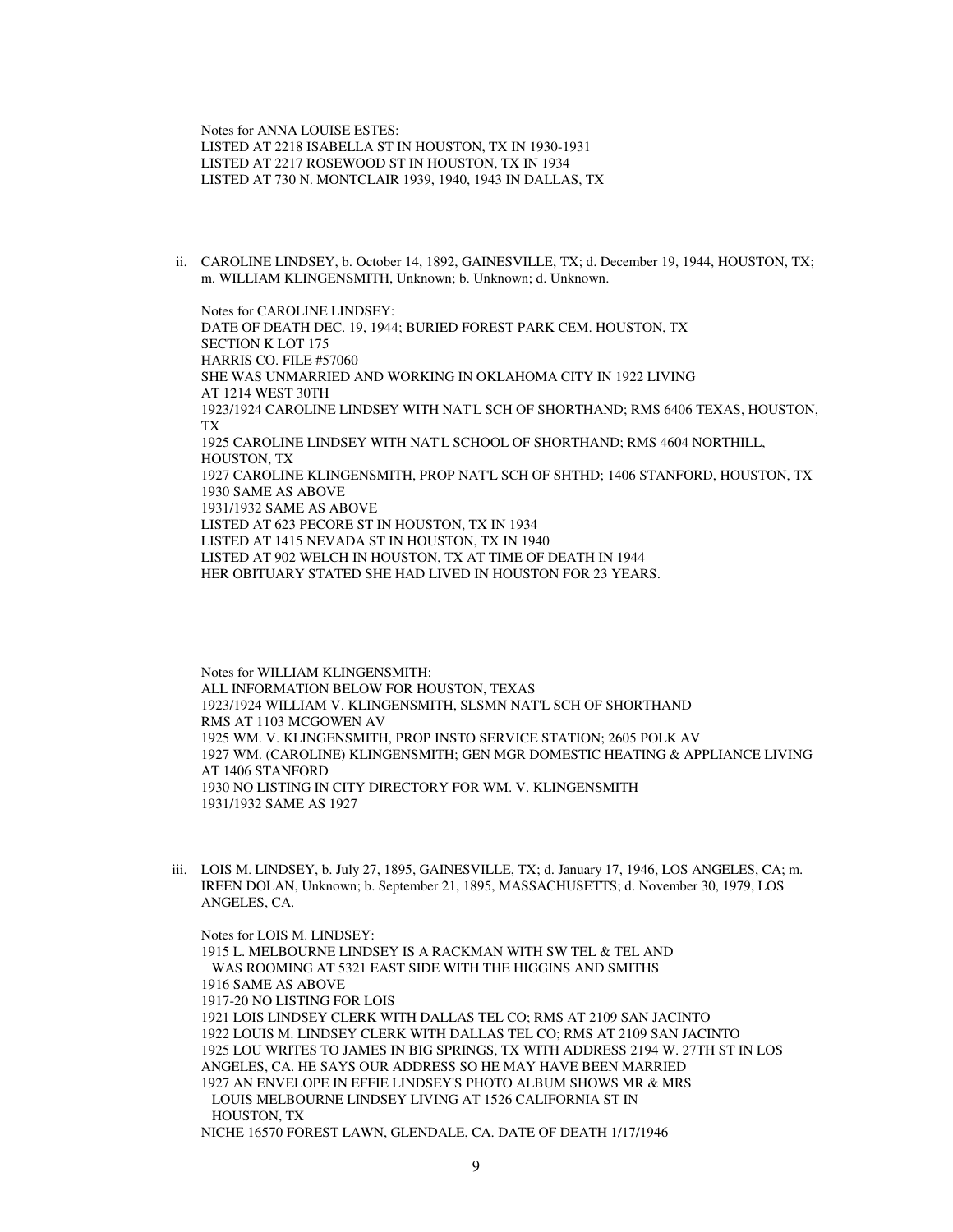Notes for IREEN DOLAN: SEE LOIS LINDSEY NOTES FOR NICHE LOCATION. SOCIAL SECURITY DEATH INDEX SHOWS A RESIDENCE REFERENCE RAINBOW VALLEY, SAN DIEGO, CA FALLBROOK, SAN DIEGO, CA

iv. JAMES M. LINDSEY, b. September 1, 1898, GAINESVILLE, TX; d. May 9, 1961, PUERTO RICO; m. EFFIE LEE COURTNEY, July 25, 1922, WICHITA FALLS, TX; b. April 21, 1906, WICHITA FALLS, TX; d. January 19, 1991, WICHITA FALLS, TX.

Notes for JAMES M. LINDSEY: DEATH DUE TO POLYCYSTIC KIDNEY DISEASE BURIED CRESTVIEW CEMETERY, WICHITA FALLS, TX MIDDLE INITIAL 'M' APPARENTLY STOOD FOR 'MINIECE' AND WHERE DID THAT COME FROM? HE WENT TO WORK FOR SWBT IN 1914. LEFT THEM IN 1928 TO GO TO WORK FOR ITT AND PROBABLY MOVED TO MEXICO. 1927 LIVING AT 609 MAY ST IN FT. WORTH, TX

Notes for EFFIE LEE COURTNEY: BURIED CRESTVIEW CEMETERY WCFS, TX

v. PAUL WILLIAM LINDSEY, b. August 8, 1903, BENNINGTON, OK; d. September 13, 1969, DALLAS, TX; m. QUEEN VARNER, November 3, 1922, OKLAHOMA CITY, OK; b. September 1, 1902, MILFORD, TX; d. March 3, 1982, RICHARDSON, TX.

Notes for PAUL WILLIAM LINDSEY: ATTENDED PEACOCK MILITARY SCHOOL IN SAN ANTONIO IN 1917-1918. JUNE 1, 1920 GRADUATED OKLAHOMA CITY H.S. SOC SEC. # 450-05-1223 WORKED AS A TELEGRAPHER FOR THE M-K-T RAILROAD. WENT TO WORK FOR SOUTHWESTERN BELL TEL CO IN 1927. REPEATERMAN, LIVING WITH QUEEN AT 2127 GRANDVIEW IN 1928. MOVED TO THE COUNTRY IN 1929 TO AN AREA KNOWN AS EAST SIDE ACRES WHICH WAS IN DALLAS COUNTY. TELEGRAPH REPEATERMAN 1931 THROUGH 1936 (4100 BRYAN-SWBT) MOVED INTO DALLAS (CITY) IN 1936. TELEGRAPH ATTENDANT, LIVING WITH QUEEN AT 5404 GOODWIN IN 1937. MOVED TO 5459 BELMONT IN 1938 AND 1939. MOVED TO 5507 BELMONT IN 1940 AND STAYED THERE INTO THE 1950s. RETIRED FROM SOUTHWESTERN BELL IN 1966.

Notes for QUEEN VARNER: SOC. SEC. # 455-36-1979

26. NATHAN E.<sup>6</sup> LINDSEY (HEZEKIAH<sup>5</sup>, NATHAN<sup>4</sup>, STEPHEN<sup>3</sup>, EDWARD<sup>2</sup>, DAVID LINDSEY<sup>1</sup> SR) was born October 21, 1863 in PLEASANT TWP, IL, and died Unknown. He married SARAH ANN SMITH Bef. 1893. She was born January 11, 1870 in ASTORIA, IL, and died November 30, 1958 in INDUSTRY, IL.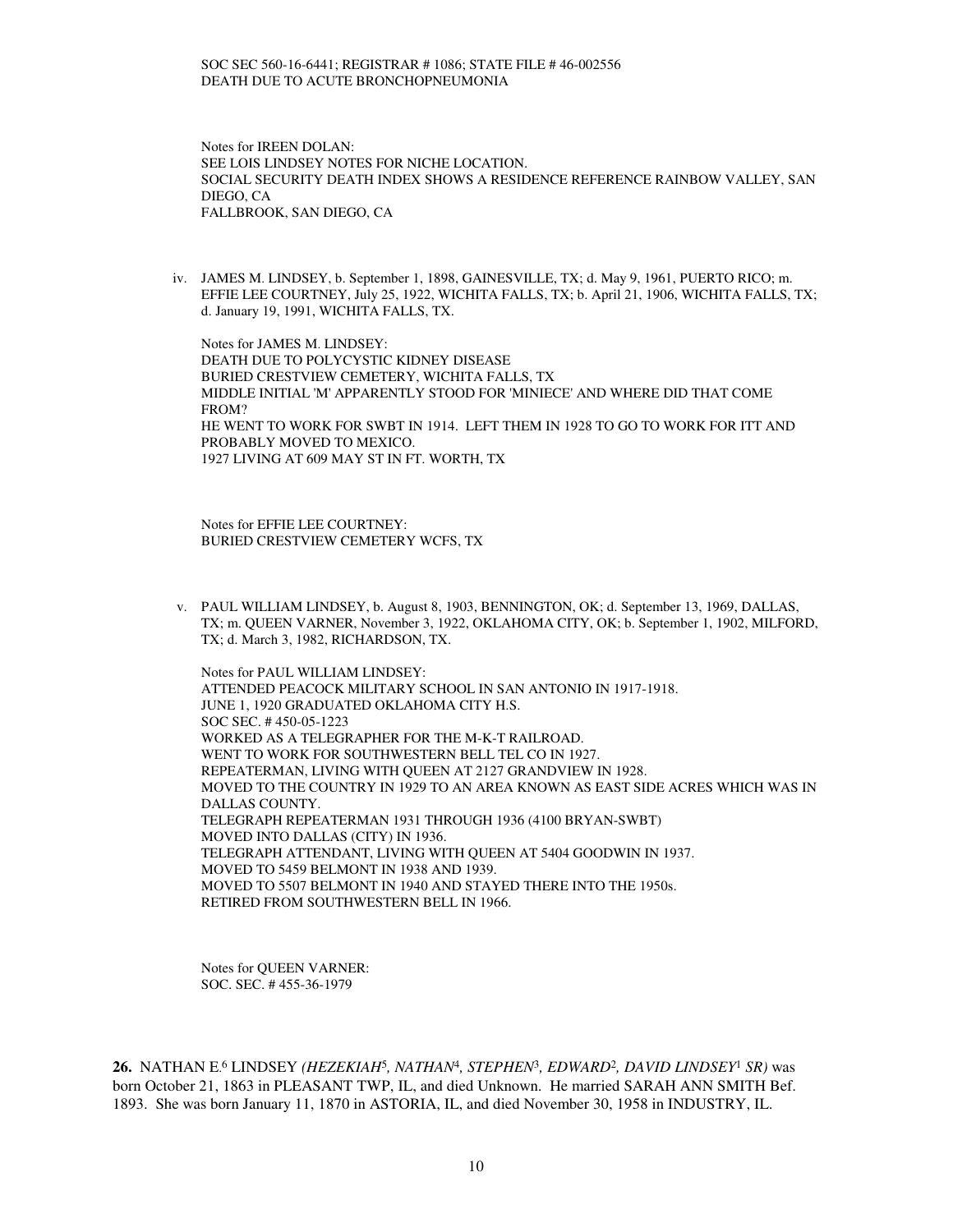#### Children of NATHAN LINDSEY and SARAH SMITH are:

- i. GLENN<sup>7</sup> LINDSEY, b. March 22, 1893, ILLINOIS; d. April 28, 1964, ILLINOIS.
- ii. DON LINDSEY, b. March 30, 1894, ILLINOIS; d. September 14, 1928, ILLINOIS; m. GRACE VANCE.
- iii. NATHAN LINDSEY, b. August 3, 1895, ASTORIA, IL; d. March 26, 1971, IL.
- iv. MELVIN LINDSEY, b. October 14, 1897, ILLINOIS; d. January 15, 1975, ILLINOIS.
- v. LEON EARL LINDSEY, b. September 30, 1899, ILLINOIS; d. December 27, 1946, ILLINOIS; m. ILA LUCILLE HOLLER, April 18, 1928, INDUSTRY, IL; b. Unknown; d. Unknown.
- vi. OTIS LINDSEY, b. August 4, 1901, ILLINOIS; d. July 1992.
- vii. RALPH LINDSEY, b. April 18, 1904, ILLINOIS; d. May 8, 1961, ILLINOIS; m. NORA STONGKING; b. Unknown; d. Unknown.

**27.** COOPER<sup>6</sup> LINDSEY *(HEZEKIAH*<sup>5</sup> *, NATHAN*<sup>4</sup> *, STEPHEN*<sup>3</sup> *, EDWARD*<sup>2</sup> *, DAVID LINDSEY*<sup>1</sup>  *SR)* was born October 1869 in ILLINOIS, and died Unknown. He married LAURA ALICE DERRY November 16, 1896 in FULTON COUNTY, IL. She was born January 1880 in ILLINOIS, and died Unknown.

Notes for COOPER LINDSEY: MARRIED NOV. 16, 1896 VOL F PG 203 LIC # 279

Child of COOPER LINDSEY and LAURA DERRY is: i. ESTELLA PEARL<sup>7</sup> LINDSEY, b. July 1899.

28. CHARLES M.<sup>6</sup> LINDSEY (NATHAN D.<sup>5</sup>, NATHAN<sup>4</sup>, STEPHEN<sup>3</sup>, EDWARD<sup>2</sup>, DAVID LINDSEY<sup>1</sup> SR) was born ABT 1869 in IPAVA, IL, and died Unknown. He married (1) ARTHA IDA LAMPHIER Bef. 1898. She was born ABT 1872 in IPAVA, IL, and died Unknown in ILLINOIS. He married (2) PHEBE A. LINDSEY ABT 1907. She was born ABT 1873 in ILLINOIS, and died Unknown.

Children of CHARLES LINDSEY and ARTHA LAMPHIER are:

i. KENNETH ERNEST<sup>7</sup> LINDSEY, b. August 23, 1898, ILLINOIS; d. Unknown.

Notes for KENNETH ERNEST LINDSEY: SHOWN IN 1920 CENSUS AS GRANDSON OF ANDREW J. HARWICK

- ii. CLINTON EARL LINDSEY, b. August 22, 1899, IPAVA, IL; d. Unknown.
- iii. ROSS HALE LINDSEY, b. January 22, 1902, IPAVA, IL; d. Unknown.
- iv. ORMA VERE LINDSEY, b. October 2, 1903, IPAVA, IL; d. Unknown.

29. NATHAN DALLAS<sup>6</sup> LINDSEY (NATHAN D.<sup>5</sup>, NATHAN<sup>4</sup>, STEPHEN<sup>3</sup>, EDWARD<sup>2</sup>, DAVID LINDSEY<sup>1</sup> SR) was born ABT 1878 in ILLINOIS, and died Unknown. He married MINNIE E. LINDSEY. She was born ABT 1882 in ALABAMA.

Child of NATHAN LINDSEY and MINNIE LINDSEY is: i. CARRIE M. 7 LINDSEY, b. ABT 1913.

**30.** LUTHER<sup>6</sup> LINDSEY *(ROBERT*<sup>5</sup> *, HEZEKIAH*<sup>4</sup> *, STEPHEN*<sup>3</sup> *, EDWARD*<sup>2</sup> *, DAVID LINDSEY*<sup>1</sup>  *SR)* was born March 1876 in MO, and died Unknown.

# Children of LUTHER LINDSEY are:

- i. CARROLL<sup>7</sup> LINDSEY, b. Unknown.
- ii. ROBERT LINDSEY, b. Unknown.

**31.** JESSE<sup>6</sup> LINDSEY *(ROBERT*<sup>5</sup> *, HEZEKIAH*<sup>4</sup> *, STEPHEN*<sup>3</sup> *, EDWARD*<sup>2</sup> *, DAVID LINDSEY*<sup>1</sup>  *SR)* was born February 1882 in IL, and died Unknown. He married ROSE HAGEN LINDSEY. She was born Unknown, and died Unknown.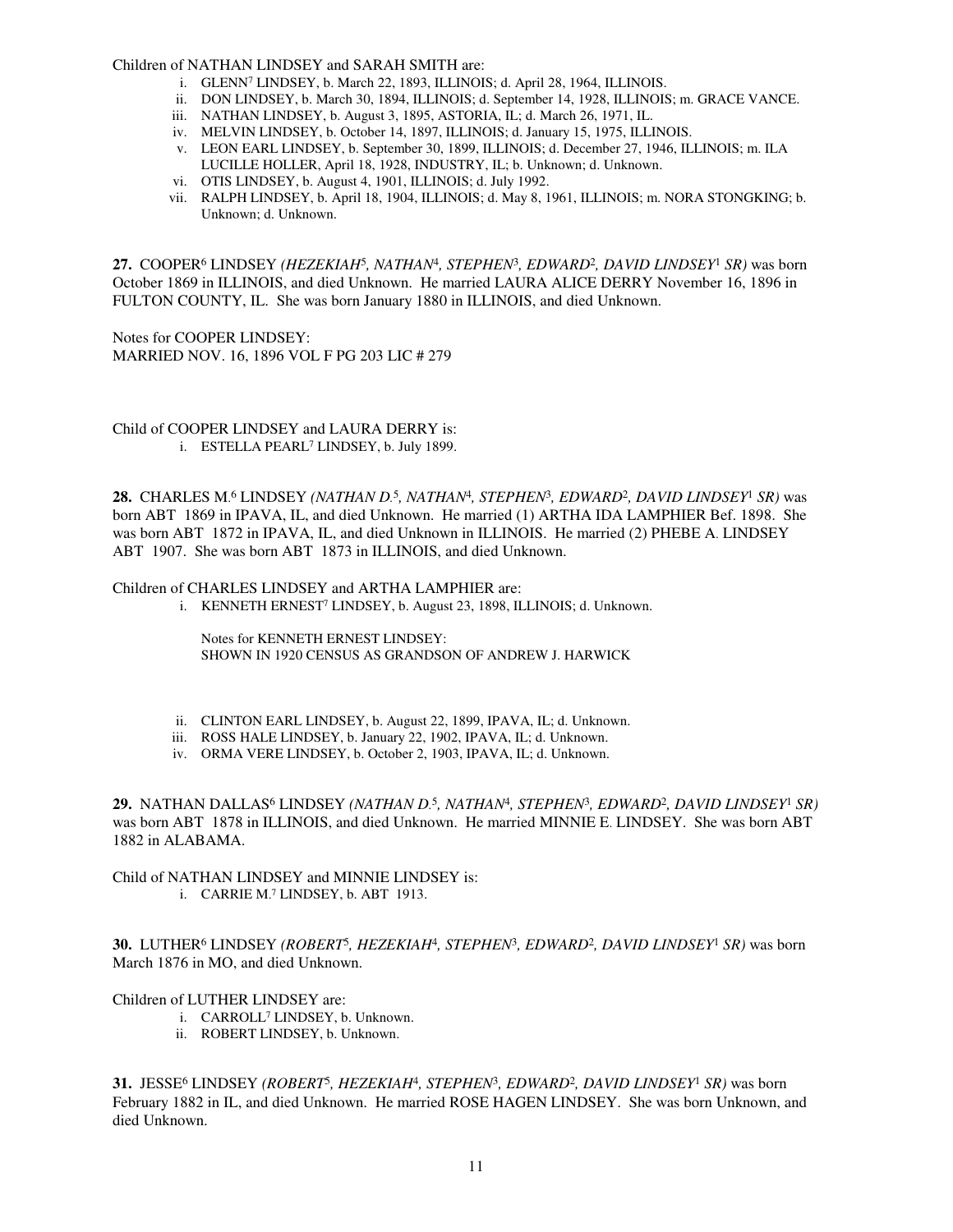#### Children of JESSE LINDSEY and ROSE LINDSEY are:

- i. LULA<sup>7</sup> LINDSEY, b. Unknown.
- ii. LESTER LINDSEY, b. Unknown.
- iii. LOREN LINDSEY, b. Unknown.
- iv. MARSHALL LINDSEY, b. Unknown.
- v. RUSSEL LINDSEY, b. Unknown.
- vi. IRENE LINDSEY, b. Unknown.
- vii. IRMA LINDSEY, b. Unknown.

**32.** ALVA<sup>6</sup> LINDSEY *(ROBERT*<sup>5</sup> *, HEZEKIAH*<sup>4</sup> *, STEPHEN*<sup>3</sup> *, EDWARD*<sup>2</sup> *, DAVID LINDSEY*<sup>1</sup>  *SR)* was born March 1884 in IL, and died Unknown.

Child of ALVA LINDSEY is:

i. RALPH<sup>7</sup> LINDSEY, b. Unknown.

33. EDNA LINDSEY<sup>6</sup> SHAVER (ROBERT<sup>5</sup> LINDSEY, HEZEKIAH<sup>4</sup>, STEPHEN<sup>3</sup>, EDWARD<sup>2</sup>, DAVID *LINDSEY*<sup>1</sup>  *SR)* was born September 1886 in IL, and died Unknown. She married EARL SHAVER. He was born Unknown, and died Unknown.

Child of EDNA SHAVER and EARL SHAVER is: i. ROBERT<sup>7</sup> SHAVER, b. Unknown.

**34.** RICHARD<sup>6</sup> LINDSEY *(ROBERT*<sup>5</sup> *, HEZEKIAH*<sup>4</sup> *, STEPHEN*<sup>3</sup> *, EDWARD*<sup>2</sup> *, DAVID LINDSEY*<sup>1</sup>  *SR)* was born March 1891 in IL, and died Unknown. He married IDA LOVELAND LINDSEY. She was born Unknown, and died Unknown.

## Children of RICHARD LINDSEY and IDA LINDSEY are:

- i. MILDRED<sup>7</sup> LINDSEY, b. Unknown.
- ii. LOIS LINDSEY, b. Unknown.
- iii. CHARLES LINDSEY, b. Unknown.
- iv. DONALD LINDSEY, b. Unknown, IL; d. November 1988, IL; m. MAXINE LINDSEY; b. Unknown.
- v. ROGER LINDSEY, b. Unknown.
- vi. BEVERLY LINDSEY, b. Unknown.
- vii. RICHARD LINDSEY, JR, b. Unknown.
- viii. BILL LINDSEY, b. Unknown.
- ix. KATHERINE LINDSEY, b. Unknown.

35. MAMIE LINDSEY<sup>6</sup> STEWART (ROBERT<sup>5</sup> LINDSEY, HEZEKIAH<sup>4</sup>, STEPHEN<sup>3</sup>, EDWARD<sup>2</sup>, DAVID *LINDSEY*<sup>1</sup>  *SR)* was born February 1899 in IL, and died Unknown. She married PERRY STEWART. He was born Unknown, and died Unknown.

#### Child of MAMIE STEWART and PERRY STEWART is:

i. MARGARET<sup>7</sup> STEWART, b. Unknown.

**36.** ANNA LINDSEY<sup>6</sup> FISK *(ROBERT*<sup>5</sup>  *LINDSEY, HEZEKIAH*<sup>4</sup> *, STEPHEN*<sup>3</sup> *, EDWARD*<sup>2</sup> *, DAVID LINDSEY*<sup>1</sup> *SR)* was born Unknown in IL, and died Unknown.

Children of ANNA LINDSEY FISK are:

- i. LLOYD<sup>7</sup> FISK, b. Unknown.
- ii. HARVEY FISK, b. Unknown.
- iii. ELVA FISK, b. Unknown.
- iv. PHILLIP FISK, b. Unknown.
- v. CLELA FISK, b. Unknown.
- vi. ROSE FISK, b. Unknown.

**37.** HANNAH LINDSEY<sup>6</sup> FIKE *(ROBERT*<sup>5</sup>  *LINDSEY, HEZEKIAH*<sup>4</sup> *, STEPHEN*<sup>3</sup> *, EDWARD*<sup>2</sup> *, DAVID*